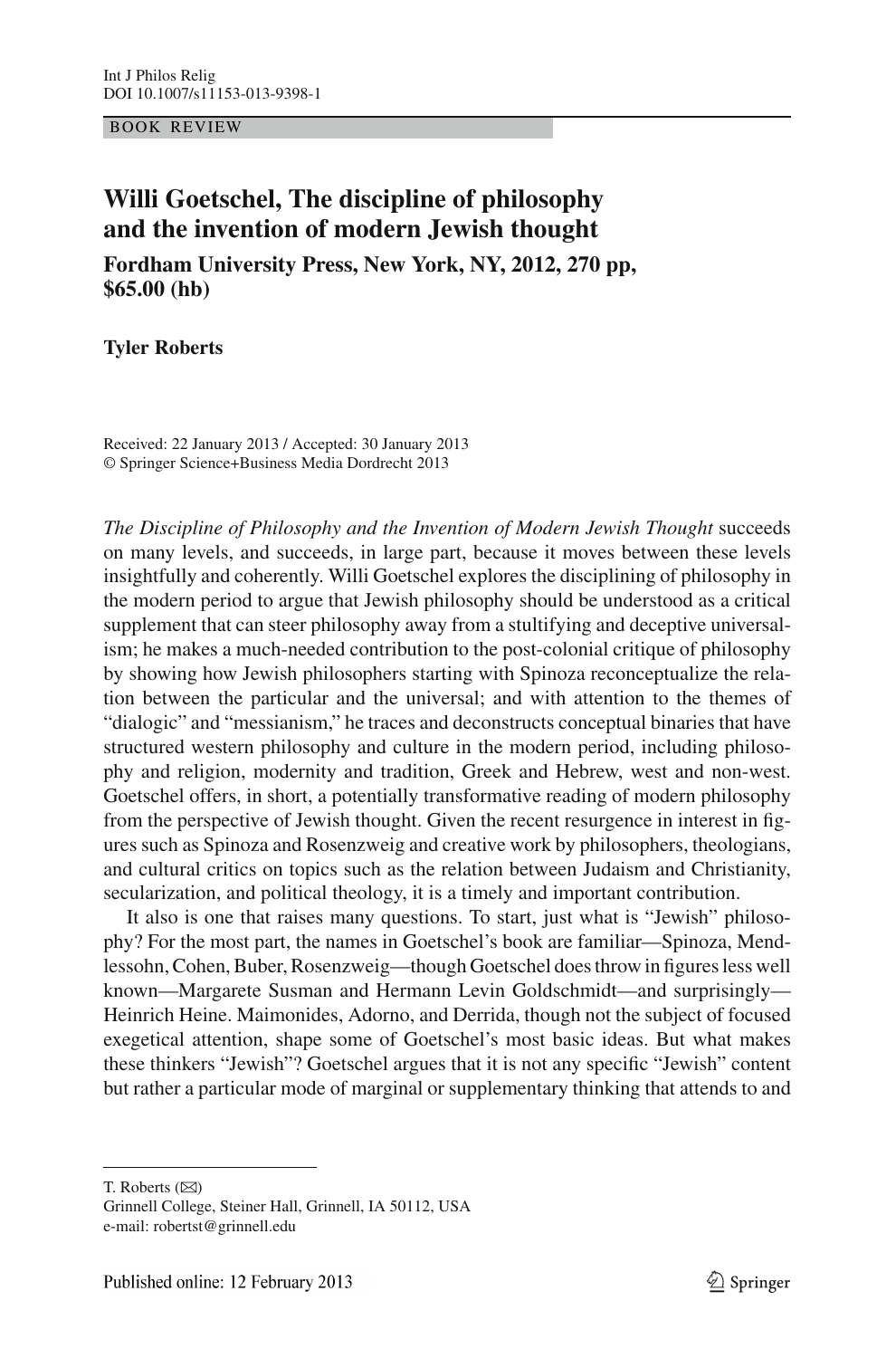works out the lacunae in dominant streams of modern philosophy. Most important, it shows how philosophical claims to universality are grounded in repressed, and especially in Christian, forms of particularity. Jewish philosophy thus is characterized by "a philosophical critique of the hegemonic discourse of philosophy, whose secularized claims they challenge as traces of a persistent theological hold" (p. 82).

After an opening chapter that lays out the project, Chapter Two focuses on Heine's efforts to highlight "the theological underpinning of the traditional concept of reason, whose secularism remains a function of an exclusionary construction that depends on compliance with the Christian code that defines modern philosophy in 'the West"' (p. 16). Although Heine is largely responsible for the figure of cultural opposition between the "Greeks" and the "Hebrews" that came to play such an important role in Nietzsche and others, Goetschel argues that Heine deploys the figure ironically to make a space for thinking a trajectory of philosophy originating in Jewish sources. Chapter Three continues to set the terms of the project with a historical look at past efforts to define Jewish philosophy, most of which, according to Goetschel, fail to explore or question philosophy's institutional history and so buy into the discipline's ahistorical tendencies. Chapters Four and Five examine this history through the work of Hermann Cohen, Martin Buber, and Franz Rosenzweig. In one way or another, each responds to the marginal site of Jewish thinking *vis–à–vis* the German university (Chapter Four) and with respect to the 20th century study of Judaism in the university and in the Jewish House of Learning, which serves for Goetschel as a critical supplement to the university (Chapter Five). Chapters Six and Seven explore, respectively, the work of lesser-known, post-Shoah Jewish thinkers Susman and Goldschmidt. Goetschel is particularly interested in how Susman reads the Book of Job as a messianic disruption that makes possible movement from suffering past into hopeful future. What Goetschel describes as a "post-contemporary" universalism informed by Jewish particularity comes into particularly sharp focus in the chapter on Goldschmidt's dialogic approach to philosophy (already, of course, central to Buber, but, according to Goetschel, also anticipated in Spinoza and Mendelssohn). He contrasts Goldschmidt's dialogic to Hegel's dialectic, arguing that where the latter "integrates, incorporates, and streamlines particularly as it transforms it into a part of a whole into which it makes it fit," Goldschmidt places but also, in a critical vein, "sets free" particularity and thus renounces mastery of the whole (p. 130).

With the second half of the book, Goetschl moves back in time to show how the themes and ideas he treats in the first half help us to re-read Spinoza and Mendelssohn. Chapter Eight explores Spinoza's perspectivalism as a philosophically revolutionary mode of thinking the relation between part and whole. Chapter Nine puts Spinoza in the context of the broader Enlightenment and is not only the most historically interesting chapter of the book but also, with the chapter on Susman, the most succinct statement of Goetschel's project. He explores the controversial place of Spinoza in Jewish philosophy to argue that the relationship between Jewish and mainstream philosophy is itself in question as Spinoza undermines the "normative hold of the traditional logic of the supremacy of the universal over the particular" (p. 162). Finally, Chapters Ten through Twelve focus on Mendelssohn as a "profoundly original" political philosopher. Situating Jews as an indigenous colony in Germany and in Europe more generally, Mendelssohn exerts critical leverage on German claims about sovereignty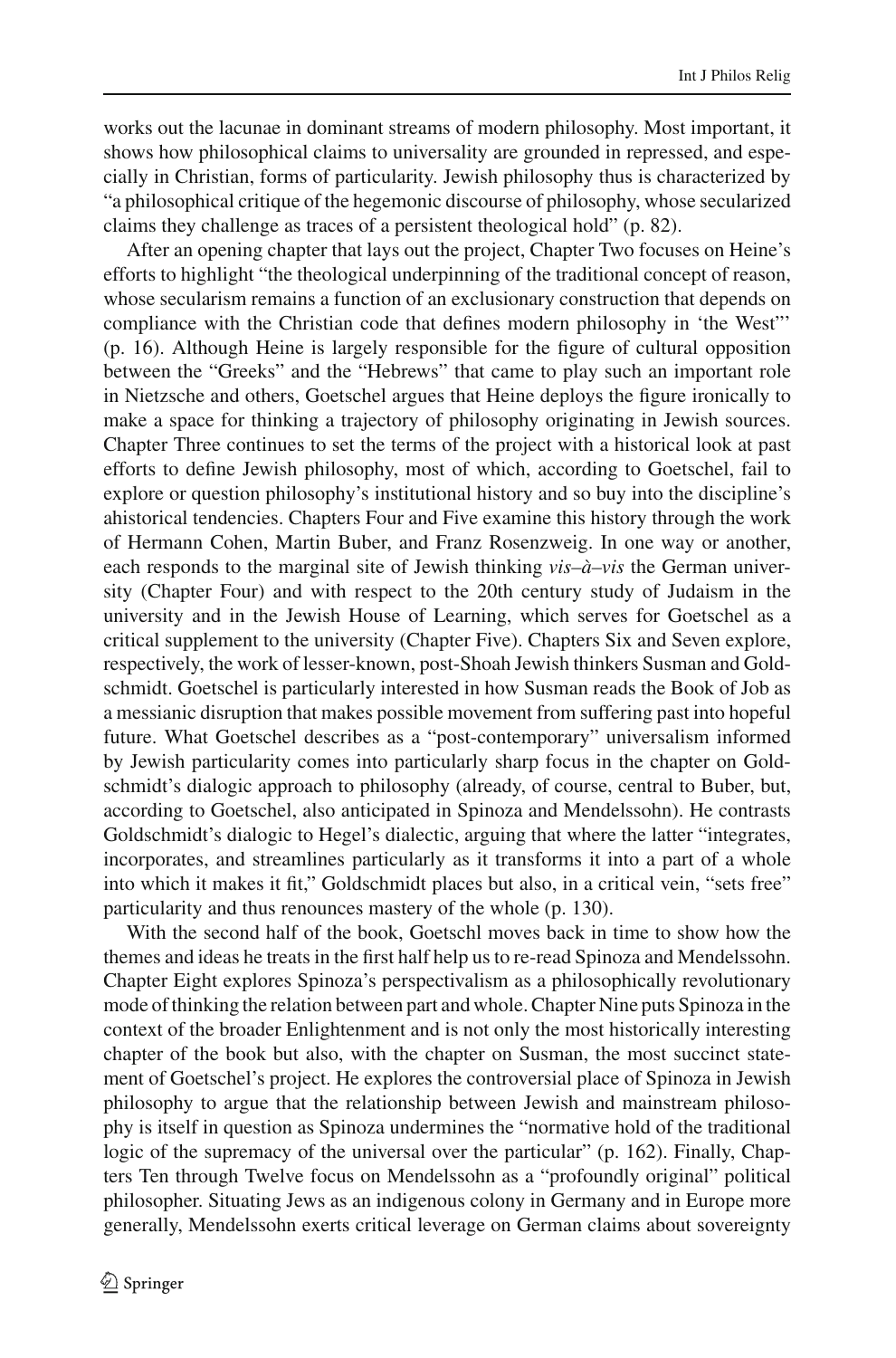and political legitimacy by showing them to be based on problematic conceptions of homogenous space and population.

As this brief synopsis indicates, Goetschel foregoes a chronological examination of modern Jewish philosophy. He describes his approach as one that "shuttles back and forth in time," though it is more accurate to say that he charts out two trajectories, one moving from the institutionalizing of philosophy in the university in the 19th century, through the work of Cohen, Buber, and Rosenzwieg to the post-Shoah thought of Susman and Goldschmidt, and the other moving from Spinoza to Mendlessohn. The point, for Goetschel, is to break from dominant stories of modern philosophy that he argues have obscured some of the most important contributions made by these early thinkers. Stylistically, this approach has some drawbacks. Having developed his main arguments in the first half of the book, Goetschel seems compelled in later chapters not just to identify and argue for the anticipations of these arguments in the earlier period, but to restate his main points over and over. Take this sentence, appearing in Chapter Nine: "This dialogical role that Jewish philosophy has come to play since the Enlightenment is not simply corrective but has become a fundamental part that coconstitutes philosophy as a critical project able to address its own limits productively" (p. 156). It is a useful summation of one of Goetschel's main arguments, but by the time we read this, we have seen numerous versions of it already. It adds little and, more problematically, distracts the reader from his significant rereadings of Spinoza and Mendelssohn.

Nevertheless, this achronological reading of Jewish philosophy makes possible important and ambitious conceptual work. In particular, it helps Goetschel not only identify and explain but also illustrate the concept of the "messianic," which, for him, is at the heart of modern Jewish philosophy. Most succinctly stated in Adorno's *Minima Moralia*, the messianic entails a critical, and a redemptive, standpoint "however minutely removed from the hold of existence (11), especially from historicisms that would freeze the past in a chain of natural and social causality and a religious apocalypticism that "knows" the future. In other words, messianism, on this reading, serves the critical function of keeping philosophy open to critical reconstellations of the past that allow moving creatively and freely into the future. Goetschel thus aligns himself with Jewish and other critics of historicism, for example in Rosenzweig and, more recently, Eric Santner, and with Derrida and others who have reflected profitably on the "inheritance" of tradition as a resource for creative thinking moving into the future. Goetschel's achronological reading of Jewish philosophy exemplifies the kind of reconstellation necessary for creative and liberating engagement with tradition.

It also exemplifies a second crucial aspect of Jewish philosophy, the dialogical and post-contemporary universalism that makes philosophy genuinely critical. Goetschel argues that universalism as it has been conceptualized by the mainstream of western philosophy not only sets up a hierarchy that places the universal over the particular, but also represses the constitutive role that particularity plays in all universalisms. By contrast, Jewish philosophy is a philosophical and ethical universalism grounded *in* particularity. In dialogue, one declares oneself in one's particularity as a condition of one's relation to the other and to the whole. It is comparable, I'd suggest, to what Derrida calls the "impossible," that is, a kind of horizon or orientation that opens all particulars to the unanticipatable, at once a recognition of one's embeddedness in the